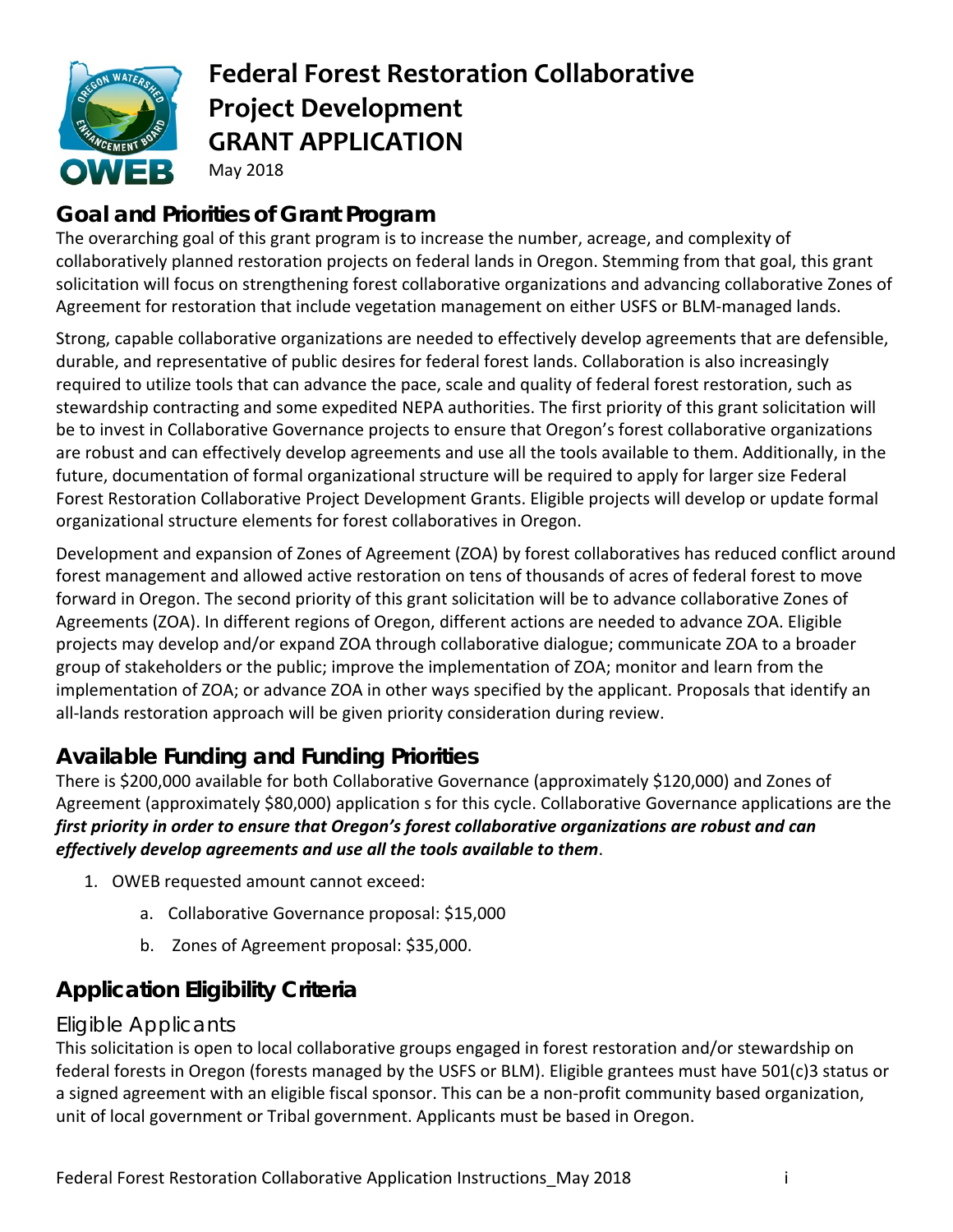Grantees may have a maximum of one Zones of Agreement grant and one Collaborative Governance grant open *at a time*. Applicants with a current, open, Zones of Agreement grant can apply for a new Zones of Agreement grant; however, if awarded, a new grant agreement will not be released, and expenses cannot be incurred, until the previous grant has been closed. **Successful applicants will have 6 months from the funding decision** to wrap-up any current open grants and execute the new grant agreement. Applicants should be clear in their timeline for proposed activities that work will not begin until the previous grant has been closed. These guidelines will apply to Collaborative Governance grants in the future as well.

#### Collaborative Governance Funding

- 1. Collaborative groups that have operated for at least 6 months who do not yet have formal organizational structure documentation may apply to develop or formalize charters, operating guidelines, declarations of cooperation, strategic plans, 501(c)3 incorporation documents, stakeholder engagement strategies, or similar organizational structural document deliverables
- 2. Collaborative groups that already have formal organizational structure and have operated for at least six months may apply to update charters, operating guidelines, declarations of cooperation, strategic plans, 501(c)3 incorporation documents, stakeholder engagement strategies, or similar organizational structural document deliverables

#### Zones of Agreement Funding

Collaboratives who wish to apply should demonstrate that they have established agreements and/or guidelines on membership, leadership structure, decision‐making procedures, and their mission or shared purpose. These elements of organizational structure demonstrate baseline capacity to sustain collaborative dialogue among diverse perspectives. Charters, operating guidelines, declarations of cooperation, or other forms of documentation should be submitted at the time of application.

#### Applying for both types of Grants

Established collaborative groups that already have formal organizational structure may seek both a Collaborative Governance grant to update their organizational structure and a Zones of Agreement grant to advance Zones of Agreement. This type of collaborative group can still only have a maximum of one of each type of grant open at a time. If seeking both types of grants in this funding cycle, please fill out Section 3A and IIIB of the application. Groups that already have adequate formal organizational structure are not required to apply for Collaborative Governance grants. Groups that do not yet have formal organizational structure may only apply for Collaborative Governance funding.

### **Deliverable and Eligible Activities**

#### Collaborative Governance Funding

The intent of this grant offering is to provide financial support to build, formalize, or update organizational structure elements that will enhance the effectiveness of forest collaboratives. **Each grant application must identify the organizational structure elements to be developed, formalized, or updated as the primary deliverable for the grant activities.** Collaborative applicants should describe how the organizational structure elements will support or enable work to increase the pace, scale, and quality of local restoration efforts.

Eligible activities include:

- Development, updating, or formalization of statements of shared purpose, such as Mission or Vision statements, Declarations of Commitment, etc.
- Development or updating of Strategic Plans or Work Plans to focus and guide the activities of the collaborative in coming years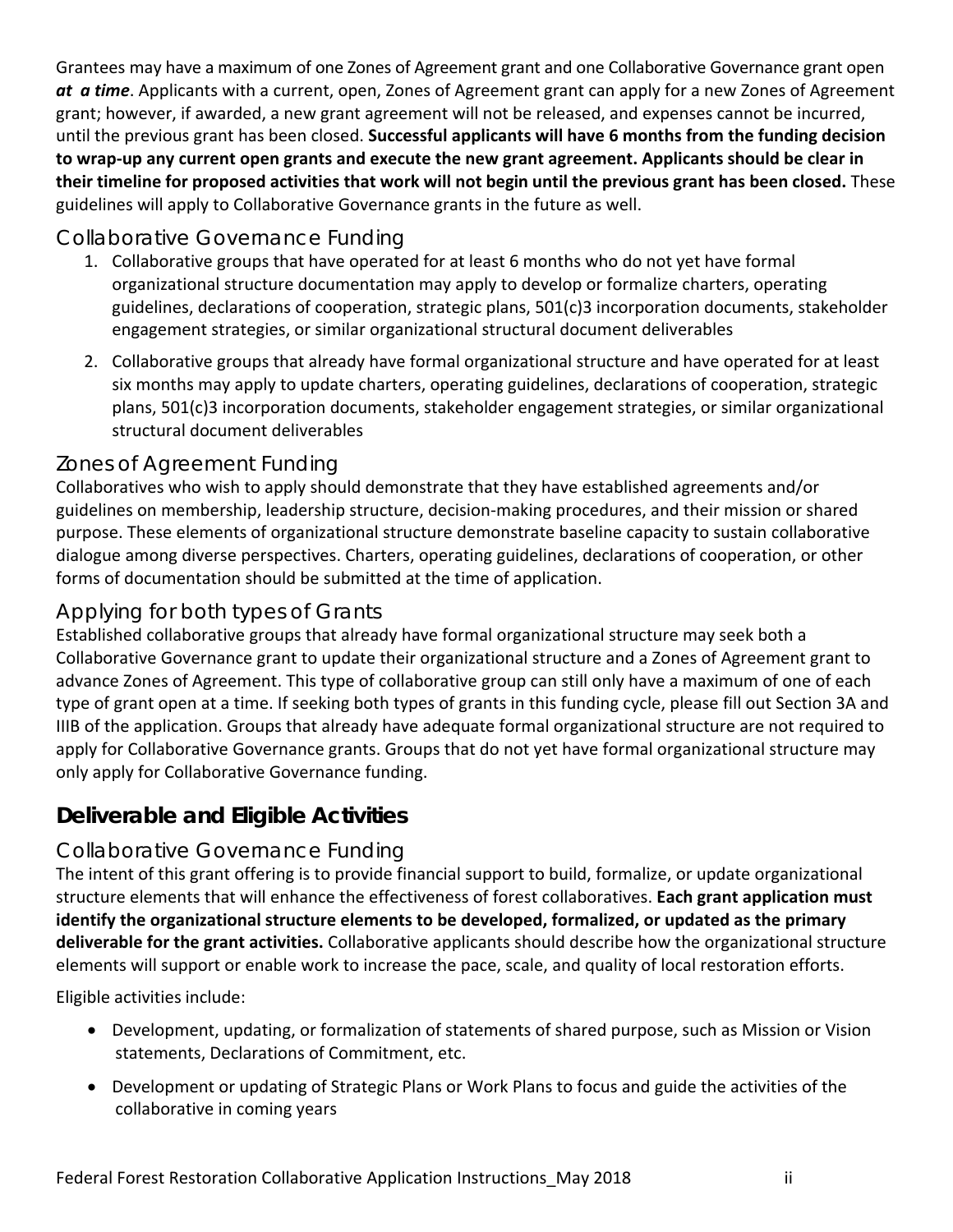- Development, updating, or formalization of operating guidelines for a collaborative, such as Charters, Operations Manuals, etc.
- Delineation or updating of a transparent and inclusive process to develop and deliver formal (written) input and/or recommendations about forest restoration activities to the Forest Service or BLM.
- 501(c)3 incorporation for a collaborative
- Development or updating of a Participant/Stakeholder Engagement Strategy, which assesses current and desired collaborative stakeholder participation; identified priorities for inclusion; and formulates strategies for engagement.

#### Zones of Agreement Funding

The intent of this grant offering is to provide financial support to advance **Zones of Agreement for project‐ level restoration work on National Forest and/or BLM lands**. Zones of Agreement (ZOA) can be built for specific project areas (ie. NEPA planning areas), Forest Plan allocation units (ie. Designated Old Growth), forest types (ie. Dry mixed conifer) and/or ecological function (ie. riparian areas). **Each grant application must identify the Zone of Agreement to be developed as the primary deliverable for the grant activities.** Collaborative applicants should describe how advancing the ZOA contributes to an increased pace, scale and quality of local restoration efforts. Examples of the detail suggested for ZOAs include (these are not provided as a menu only as an example of the level of detail expected at the outset of this work):

- Refinement of existing ZOA for dry forest types
- Restoration treatments in riparian areas or Restoration treatments in oak woodlands
- Agreement on the Road 13 Project
- Commercial vegetation removal treatments in moist, mixed conifer stands
- Restoration priorities (issues and/or planning areas) for the Middle Fork Ranger District
- Aspen restoration principles for the Malheur National Forest
- Rogue Basin Cohesive Forest Restoration Strategy

Other grant deliverables will include social, economic and ecological goals defined by each collaborative applicant.

Eligible activities include:

- Meeting planning and/or facilitation either contracted or staffed in-house related to specific on-theground projects or issues.
- Meeting and field tour expenses, including expenses for guest speaker presentations.
- Communication activities including public outreach and stakeholder recruitment, direct mailing, meeting notices, and use of social media and traditional media outreach.
- Ecological, economic and social monitoring and evaluation of activities including collection of data necessary to demonstrate ecological, economic or social impacts of the project. Applicants should detail how monitoring activities funded will facilitate the practice of adaptive management and influence future project design.
- Travel expenses to attend regional or statewide meetings of multiple collaboratives (i.e., coalition of collaboratives or CFLR Network meetings). Applicants must show the connection between attendance at these meetings with the project for which grant activities are proposed to advance. **\*Note:** *All travel expenses should be calculated using State per‐diem rates.*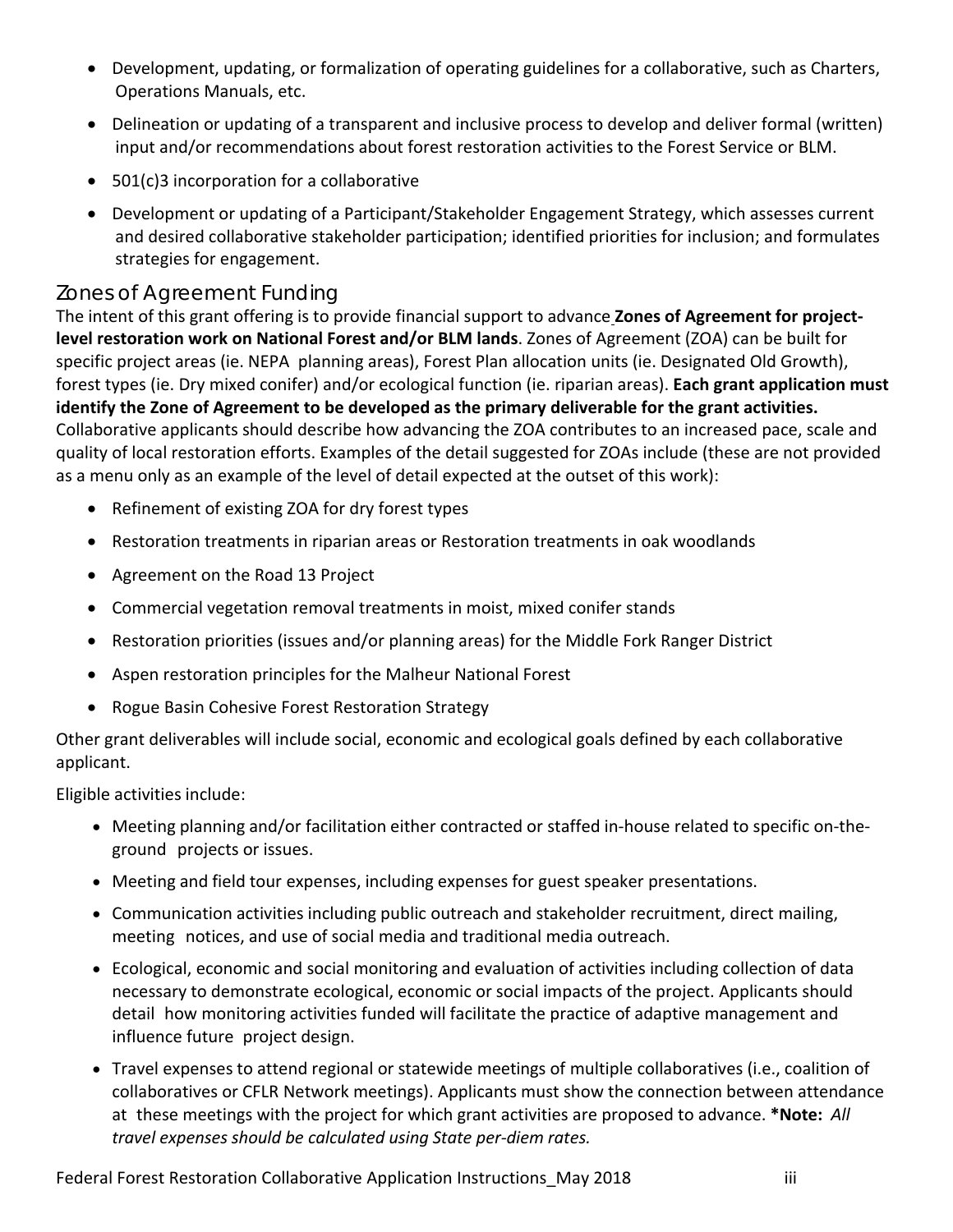Developing formal organizational structure and documentation for a collaborative that will enable groups to better sustain collaborative dialogue amount diverse perspectives and develop and advance collaborative Zones of Agreement.

### **Eligible Geography (applicable for both Collaborative Governance and Zones of Agreement Applicants)**

The eligible geography for this grant program is for collaboration on **National Forests and BLM‐managed forests statewide.** Proposals should specify the project geography applicable to the proposed work, identify the forest ecosystems addressed within the proposed scope of work, and justify the proposed work to restore forest ecosystems.